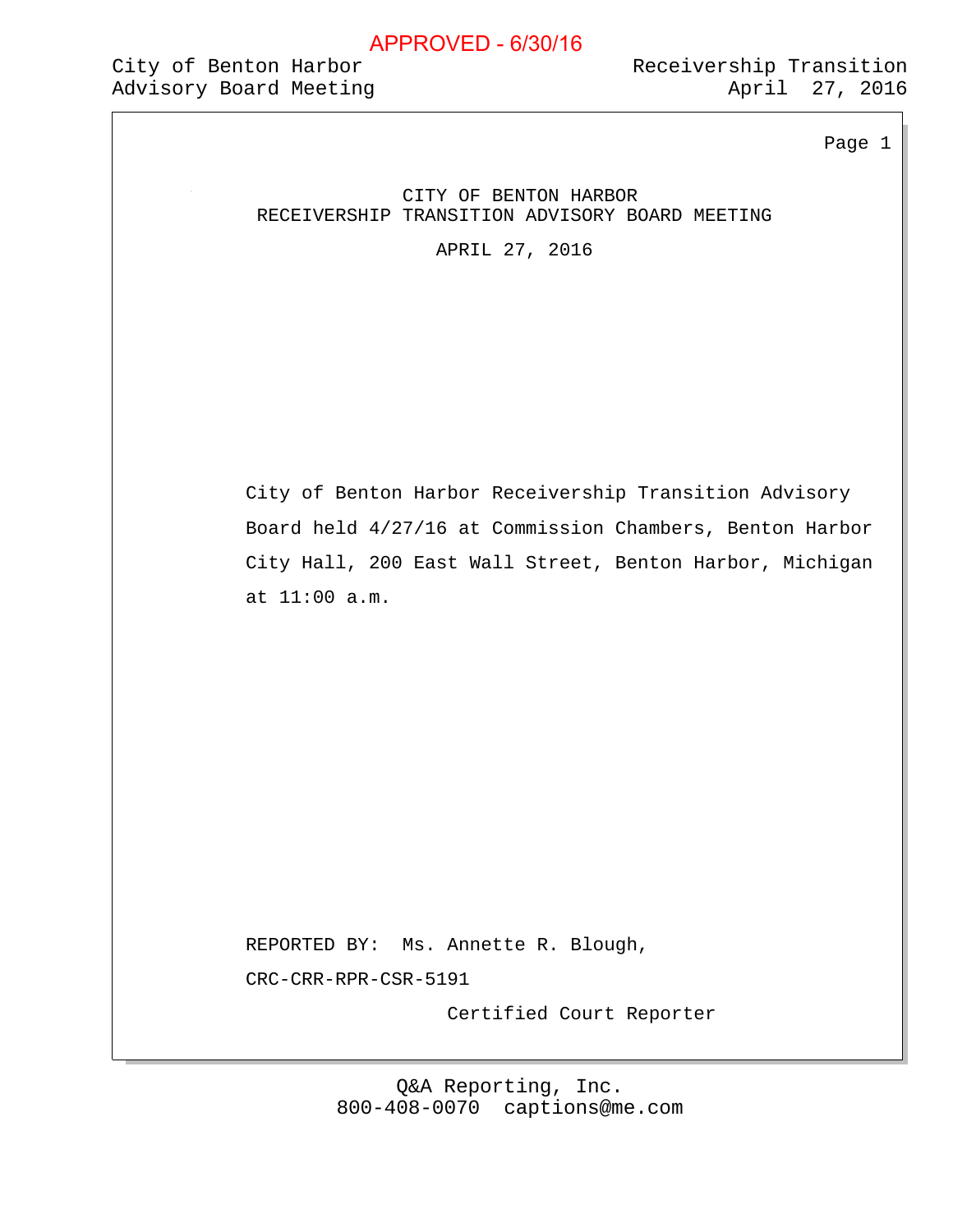# City of Benton Harbor

Advisory Board Meeting Advisory 2016 Receivership Transition

Page 2

BOARD MEMBERS:

MS. KATHRYN DEBIEN (Chairwoman)

MS. SHARON HUNT

MR. BRET WITKOWSKI

MR. MARVIN RAGLON

TREASURY STAFF:

MR. ROBERT WIDIGAN

MS. DEANNA HUDSON

BENTON HARBOR STAFF:

MR. DARWIN WATSON (City Manager)

MS. RHONDA HILDEBRAND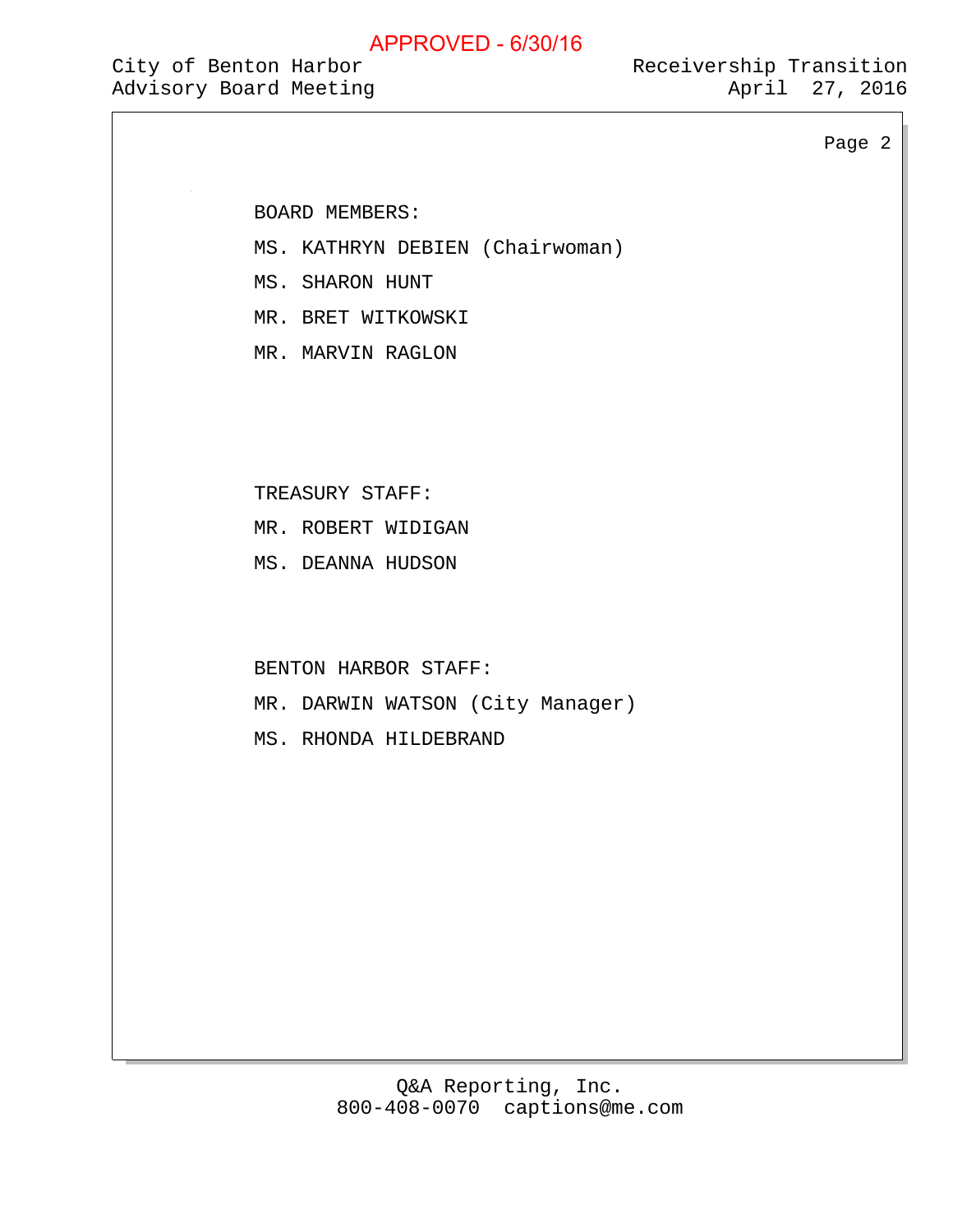## City of Benton Harbor

Page 3 1 2 Benton Harbor, Michigan 3 Wednesday, April 27, 2016 - 11:00 a.m. 4 MR. WITKOWSKI: We will get the meeting 5 called to order for the RTAB for April 27, 2016. Look 6 for approval of agenda at this time. 7 MS. HUNT: Make a motion to approve the 8 agenda. Second? 9 MR. RAGLON: Second. 10 MR. WITKOWSKI: Anybody wishing not to? Any 11 further conversation? If not, all those in favor 12 signify by saying aye. 13 MR. RAGLON: Aye. 14 MS. HUNT: Aye. 15 MR. WITKOWSKI: Aye. 16 All those who oppose? 17 Motion carries. 18 I don't think we have anybody from the 19 public, but I guess if they do walk in we will remind 20 them to sign in for public comment. 21 Introduction of our new board member, Kathy 22 Debien. Did I get it right? 23 MS. DEBIEN: Yes. 24 MR. WITKOWSKI: With the resignation of 25 Larry, we look to select a new chair and nominations for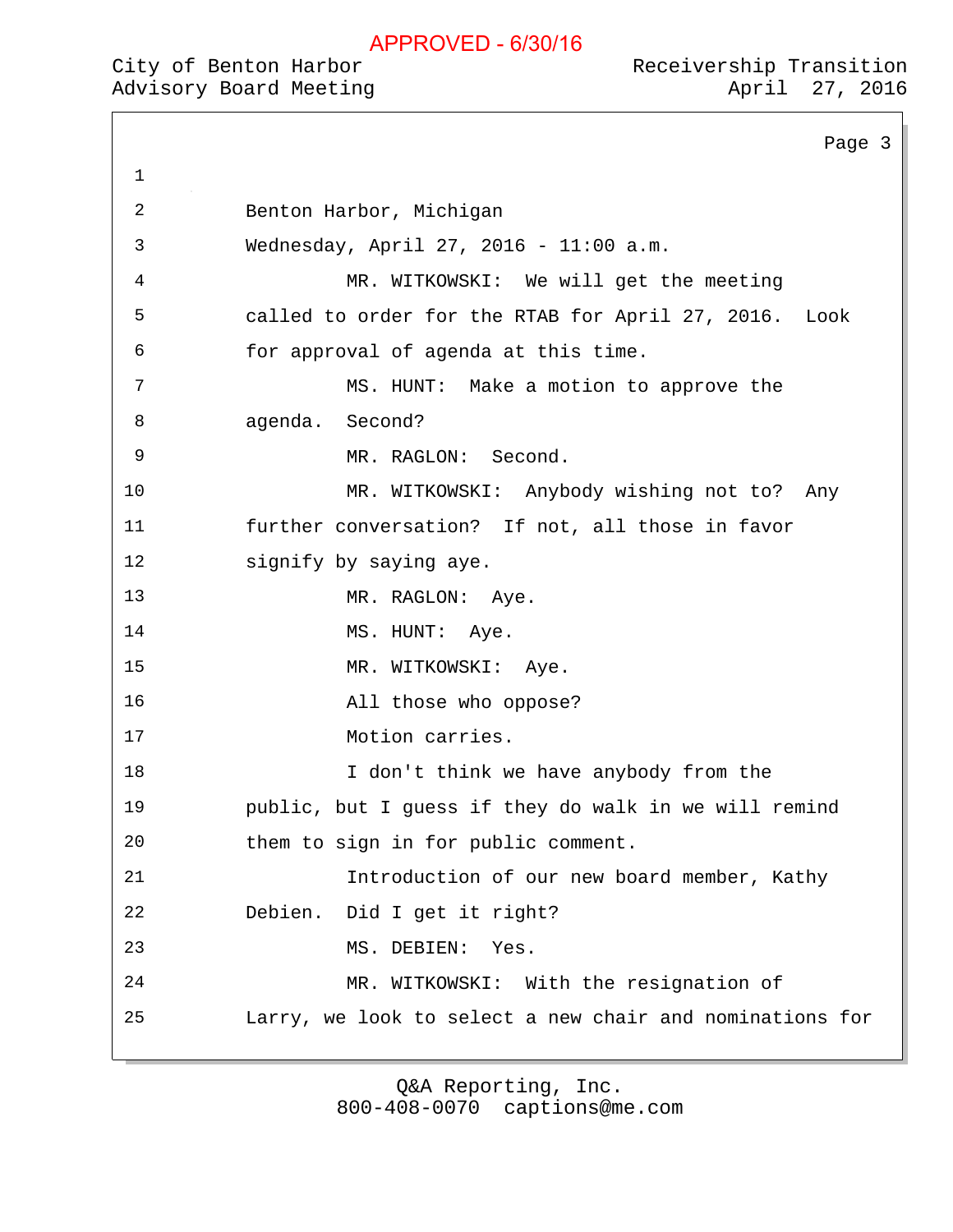City of Benton Harbor<br>Advisory Board Meeting Receivership Transition 27, 2016

Page 4

| CITY OI Benton Harbor  |  |  |
|------------------------|--|--|
| Advisory Board Meeting |  |  |

1 the chair.

| 2  | MR. RAGLON: I will nominate Kathryn Debien     |
|----|------------------------------------------------|
| 3  | for the chair of the RTAB.                     |
| 4  | MR. WITKOWSKI: Is there a second?              |
| 5  | MS. HUNT: I second.                            |
| 6  | MR. WITKOWSKI: And further discussion?         |
| 7  | If there is -- all those in favor signify by   |
| 8  | saying aye.                                    |
| 9  | MR. RAGLON: Aye.                               |
| 10 | MS. HUNT: Aye.                                 |
| 11 | MR. WITKOWSKI: Aye.                            |
| 12 | Those who oppose?                              |
| 13 | Okay, all yours.                               |
| 14 | MS. DEBIEN: Thank you for the chair.           |
| 15 | MS. HUDSON: Before we get into your            |
| 16 | section, could we do the role call real quick? |
| 17 | MR. WITKOWSKI: Forgot about that. You can      |
| 18 | do that.                                       |
| 19 | MS. DEBIEN: Roll call?                         |
| 20 | MS. HUDSON: I call it, okay? We have Kathy     |
| 21 | Debien?                                        |
| 22 | MS. DEBIEN: Here.                              |
| 23 | MS. HUDSON: And then we have Bret              |
| 24 | Witkowski?                                     |
| 25 | MR. WITKOWSKI: Here.                           |
|    |                                                |
|    |                                                |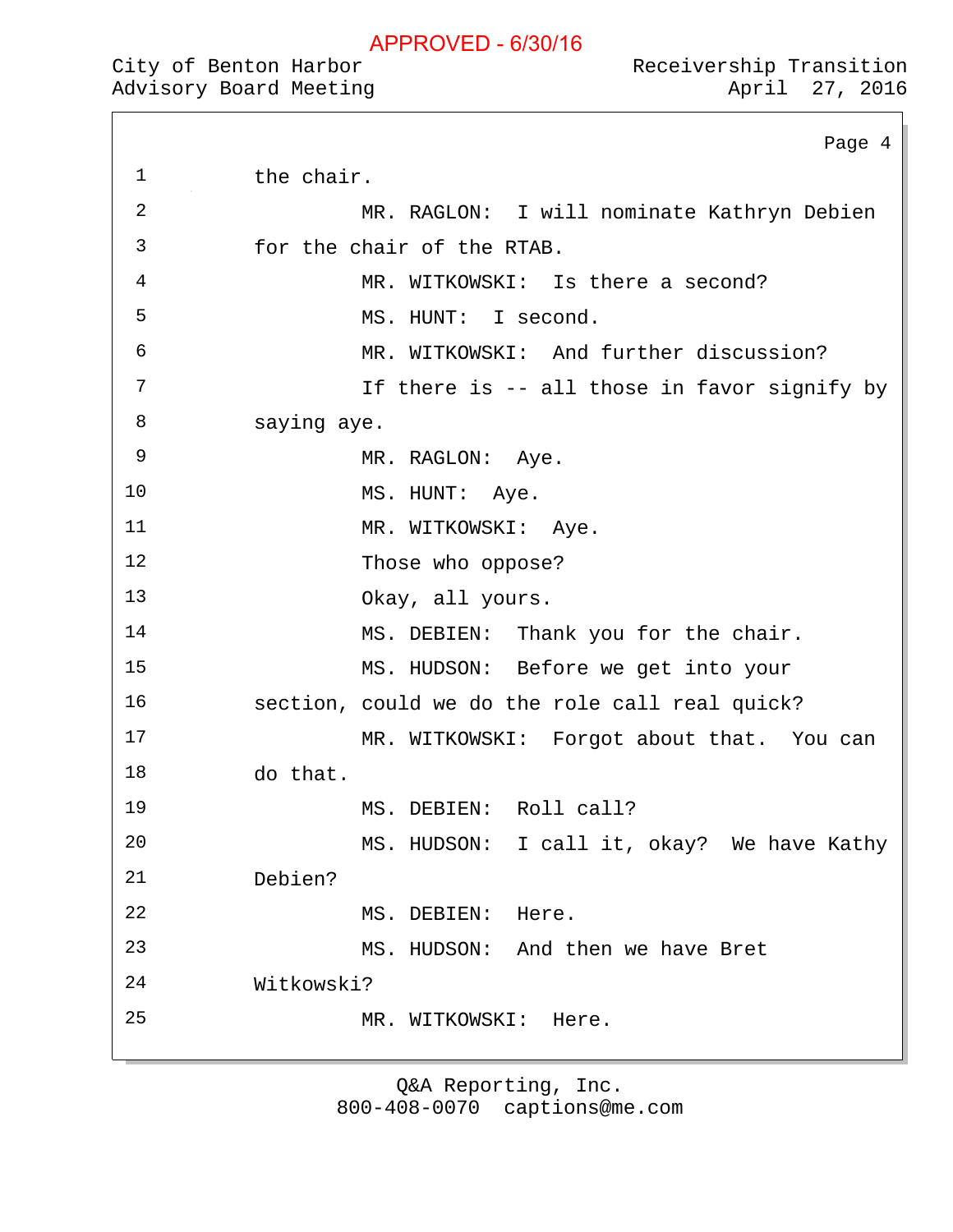1 MS. HUDSON: Sharon Hunt?

Page 5

City of Benton Harbor

2 MS. HUNT: Here. 3 MS. HUDSON: And Marvin Raglon? 4 MR. RAGLON: Here. 5 MS. HUNT: Thank you. 6 MR. WITKOWSKI: Sorry about that. 7 MS. DEBIEN: Thank you for the privilege as 8 serving as the chair. 9 The next item on the agenda is the approval 10 of the RTAB minutes. I'll entertain a motion to approve 11 the March 8, 2016 minutes as presented. 12 MR. WITKOWSKI: I'll make that motion. 13 MS. HUNT: I second. 14 MS. DEBIEN: All in favor? 15 MR. RAGLON: Aye. 16 MS. HUNT: Aye. 17 MR. WITKOWSKI: Aye. 18 MS. DEBIEN: Aye. 19 Opposed? 20 Motion is approved. 21 There is nothing on the agenda for old 22 business, so we will move to new business and the 23 approval of resolutions and for the City Commission 24 Meetings, the February 16th meeting. I'll entertain a 25 motion to approve the resolutions from the February 16,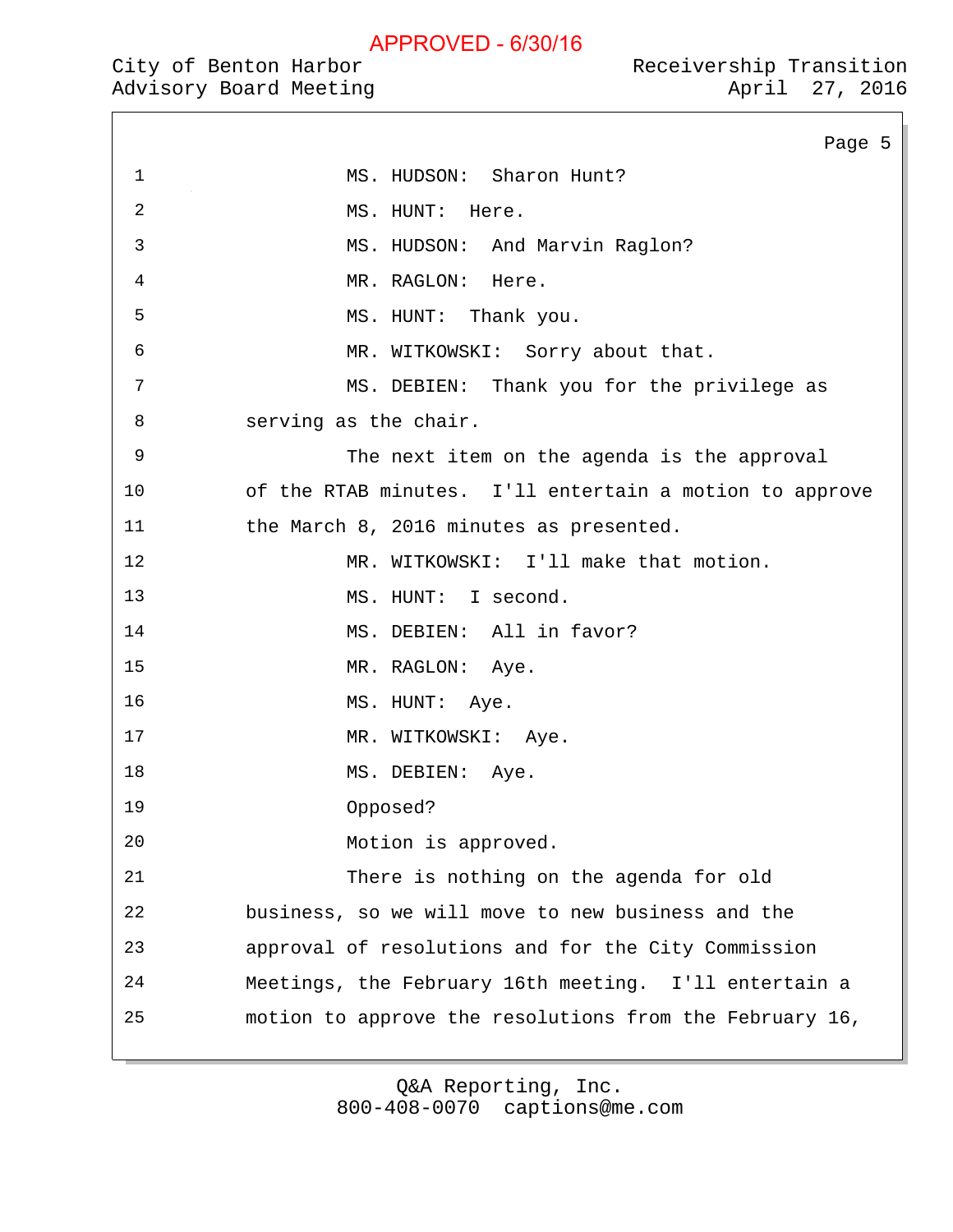## City of Benton Harbor

|                | Page 6                                                   |
|----------------|----------------------------------------------------------|
| $\mathbf 1$    | 2016 Regular City Commission Meeting.                    |
| $\overline{2}$ | MR. WITKOWSKI: Could we make a motion to                 |
| 3              | approve all at once or do we have to do them separately? |
| 4              |                                                          |
| 5              | MR. RAGLON: Separate.                                    |
| 6              | MS. HUDSON: We were doing it is separately               |
| 7              | because this is Kathy's first meeting and why we         |
| 8              | separated them out for simplicity.                       |
| $\mathsf 9$    | MR. WITKOWSKI: I'll make that motion.                    |
| 10             | MS. HUNT: I second.                                      |
| 11             | MS. DEBIEN: All those in favor say aye.                  |
| 12             | MR. RAGLON: Aye.                                         |
| 13             | MS. HUNT: Aye.                                           |
| 14             | MR. WITKOWSKI: Aye.                                      |
| 15             | MS. DEBIEN: Aye.                                         |
| 16             | Opposed?                                                 |
| 17             | I'll maintain a motion to approve                        |
| 18             | resolutions from the February 29, 2016 Special City      |
| 19             | Commission Meeting.                                      |
| 20             | MR. RAGLON: I make a motion that we approve              |
| 21             | the resolutions from the February 29, 2016 Special City  |
| 22             | Commission Meeting.                                      |
| 23             | I second.<br>MS. HUNT:                                   |
| 24             | All those in favor say aye.<br>MS. DEBIEN:               |
| 25             | MR. RAGLON:<br>Aye.                                      |
|                |                                                          |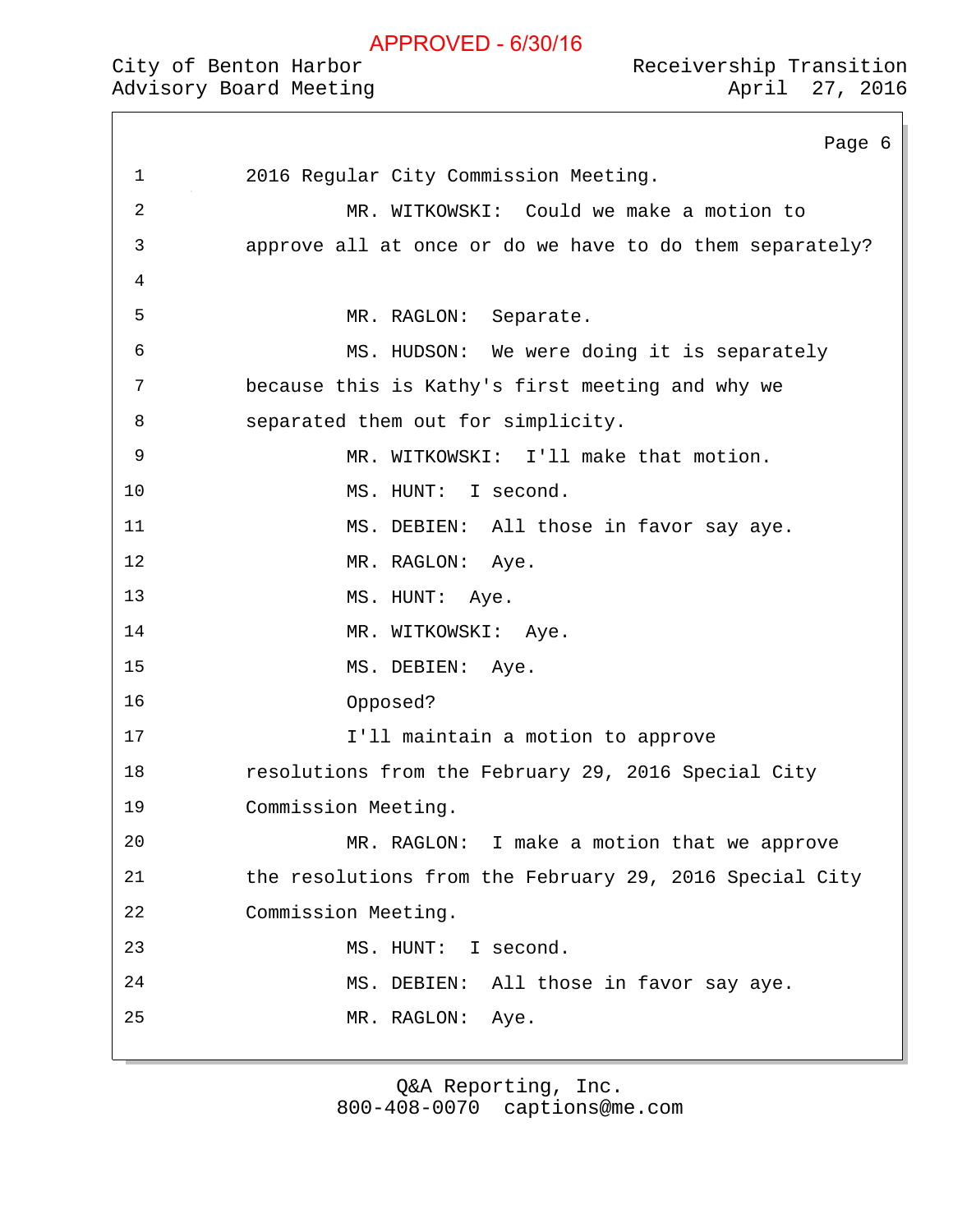|  | City of Benton Harbor |                        |
|--|-----------------------|------------------------|
|  |                       | Advisory Board Meeting |

|                | Page 7                                             |
|----------------|----------------------------------------------------|
| $\mathbf{1}$   | MS. HUNT: Aye.                                     |
| $\overline{2}$ | MR. WITKOWSKI: Aye.                                |
| 3              | MS. DEBIEN: Aye.                                   |
| 4              | I entertain a motion to approve. Motion is         |
| 5              | approved.                                          |
| 6              | I entertain a motion to approve the                |
| 7              | resolutions from the March 7th, 2016 Regular City  |
| 8              | Commission Meeting.                                |
| 9              | MS. HUNT: I'll make a motion to approve the        |
| 10             | resolution from the March 7, 2016 Regular City     |
| 11             | Commission Meeting.                                |
| 12             | MR. WITKOWSKI: I'll support that.                  |
| 13             | MS. DEBIEN: All those in favor say aye.            |
| 14             | MR. RAGLON: Aye.                                   |
| 15             | MS. HUNT: Aye.                                     |
| 16             | MR. WITKOWSKI: Aye.                                |
| 17             | MS. DEBIEN:<br>Aye.                                |
| 18             | The motion is approved.                            |
| 19             | Next I entertain a motion to approve the           |
| 20             | resolutions from the March 21st, 2016 Regular City |
| 21             | Commission Meeting.                                |
| 22             | MR. WITKOWSKI: I'll make that motion.              |
| 23             | I second.<br>MS. HUNT:                             |
| 24             | MS. DEBIEN: All those in favor say aye.            |
| 25             | MR. RAGLON: Aye.                                   |
|                |                                                    |

Q&A Reporting, Inc. 800-408-0070 captions@me.com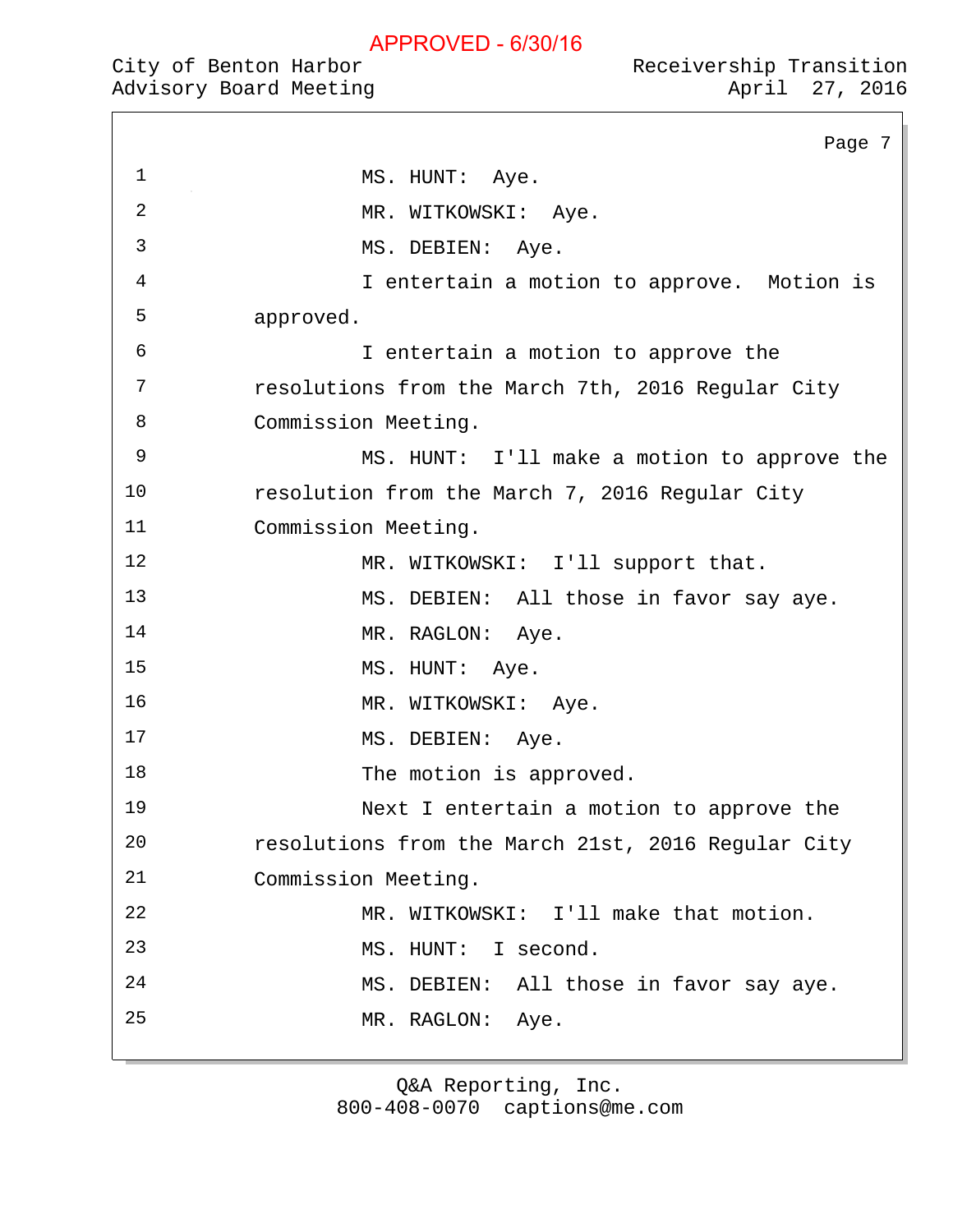|  | City of Benton Harbor |                        |
|--|-----------------------|------------------------|
|  |                       | Advisory Board Meeting |

|                | Page 8                                                  |
|----------------|---------------------------------------------------------|
| $\mathbf{1}$   | MS. HUNT: Aye.                                          |
| $\overline{2}$ | MR. WITKOWSKI: Aye.                                     |
| 3              | MS. DEBIEN: Aye.                                        |
| $\overline{4}$ | The motion is approved.                                 |
| 5              | April 4th, I entertain a motion to approve              |
| 6              | the resolutions from the April 4th, 2016 Regular City   |
| 7              | Commission Meeting.                                     |
| 8              | MR. RAGLON: I so motion.                                |
| 9              | MR. WITKOWSKI: I'll support.                            |
| 10             | MS. DEBIEN: All those in favor say aye.                 |
| 11             | MR. RAGLON: Aye.                                        |
| 12             | MS. HUNT: Aye.                                          |
| 13             | MR. WITKOWSKI: Aye.                                     |
| 14             | MS. DEBIEN: Aye.                                        |
| 15             | The motion is approved.                                 |
| 16             | Being that there is nothing on the agenda               |
| 17             | for the City Managers items, we will move to the        |
| 18             | nonaction items.                                        |
| 19             | The budget and actual report for March 2016             |
| 20             | has been received and filed.                            |
| 21             | Next is the City Manager update. Mr.                    |
| 22             | Watson?                                                 |
| 23             | MR. WATSON: Thank you, Madam Chair.                     |
| 24             | First I'd like to welcome you to the City of            |
| 25             | Benton Harbor and RTAB and just a couple quick updates. |
|                |                                                         |

Q&A Reporting, Inc.

800-408-0070 captions@me.com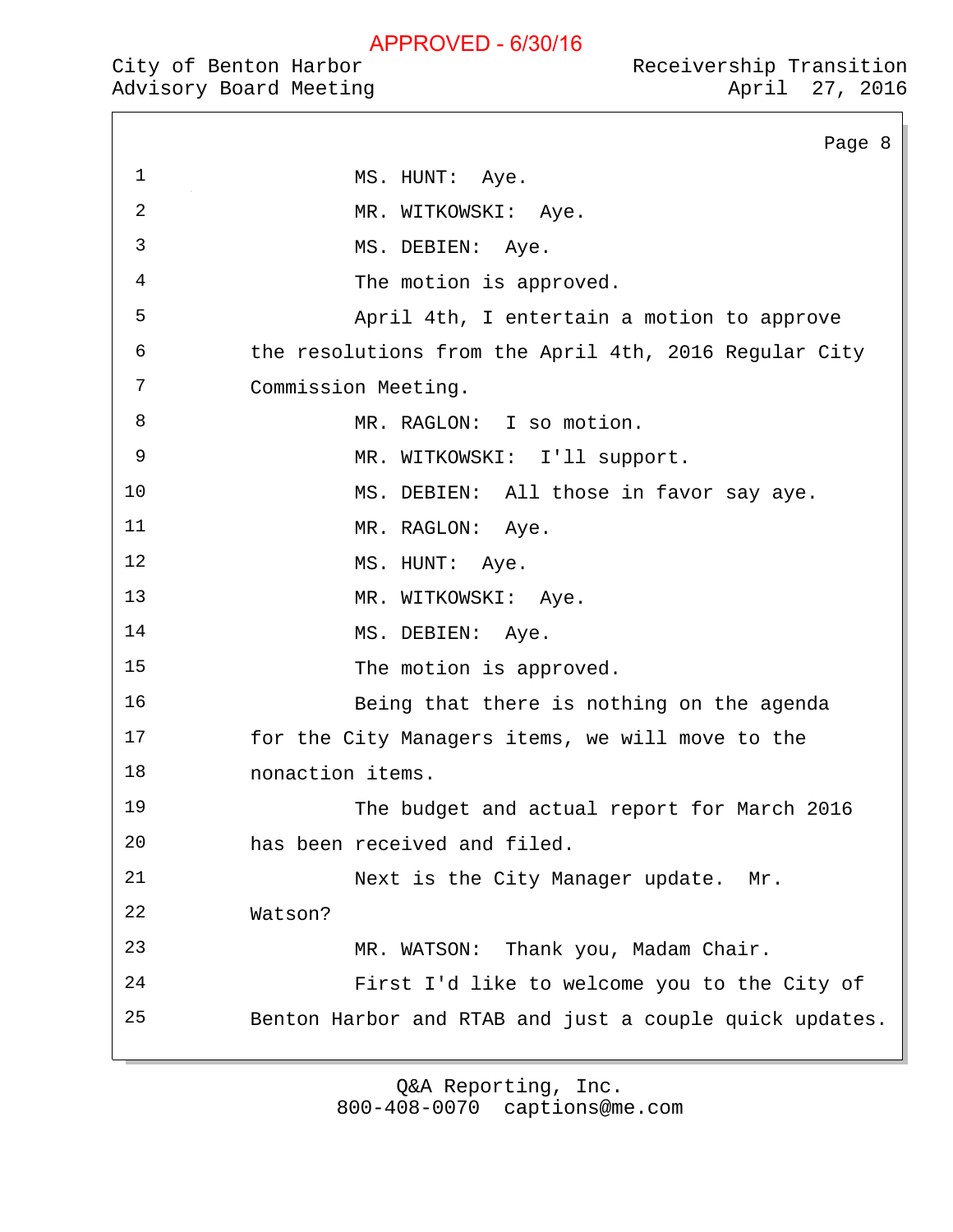#### City of Benton Harbor Advisory Board Meeting Advisory 2016

Page 9

1 As everyone knows, or may not know, the City will be 2 hosting the PGA Senior, PGA Tournament, which will run 3 May 22nd through the 27th, next month, so just giving 4 you that information in advance for those who don't 5 know. 6 On the Thursday, that Thursday, which I 7 believe is the 26th, the City will be doing a free 8 concert here. The OJs will be here for that concert, so 9 we are looking to have a real good turn out. 10 Just to update you where we are with the 11 budget, I've done a couple of workshops with the 12 Commission just to kind of keep them abreast of what we 13 are doing and kind of walk them along as we get this 14 first budget Post EM-EFM and we had pretty good 15 discussions and we're going to continue to do that. 16 It's anticipated that we will submit the budget, the 17 budget amendments, the millage rate request will all go 18 on the 6th of June and then we will subsequently be 19 presented to the RTAB for their approval at their June 20 22nd meeting. 21 Also, to let you know that the Commission 22 did engage in their first strategic planning and goal 23 setting session, which was held last week, so we are 24 getting our feet up under us, trying to develop the 25 plans and the strategy and the visions for this City and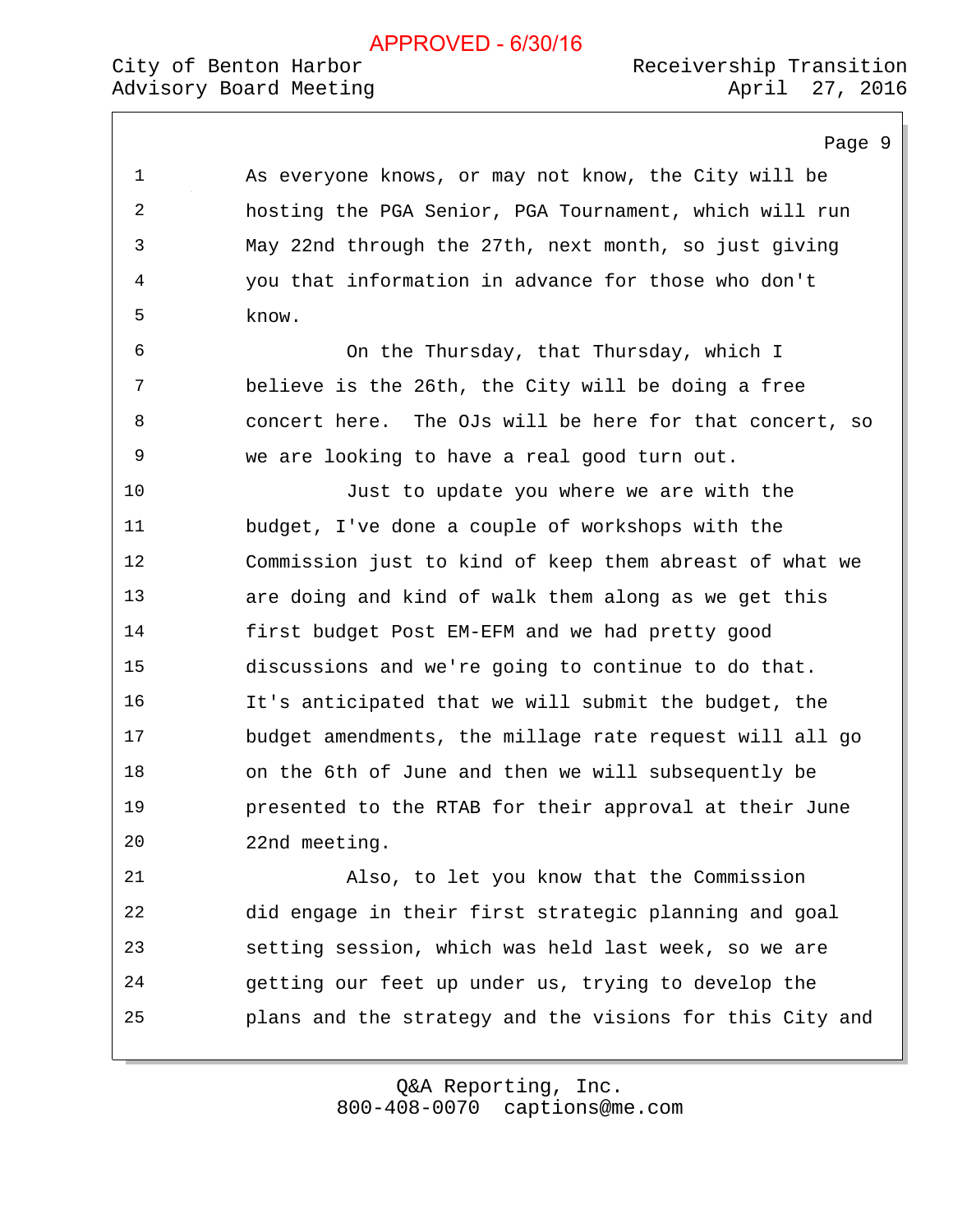# City of Benton Harbor

|    | Page 10                                                   |
|----|-----------------------------------------------------------|
| 1  | we will be giving that, the complete goals for the year,  |
| 2  | upcoming year, fiscal 16-17; and it will be presented     |
| 3  | probably in June, the last meeting in June, which I       |
| 4  | think is the 20th. And so we will have those presented    |
| 5  | so everyone will know.                                    |
| 6  | And that's pretty much it for me. Thank                   |
| 7  | you.                                                      |
| 8  | MR. RAGLON: Could you give us dates of the                |
| 9  | SPGA again?                                               |
| 10 | MR. WATSON: It's the week before Memorial                 |
| 11 | Day, and I think Memorial Day is on the 28th of May.      |
| 12 | Help me out.                                              |
| 13 | MR. WITKOWSKI: Friday, Saturday, Sunday.                  |
| 14 | MR. RAGLON:<br>I've got through the 29th.                 |
| 15 | Okay.<br>MR. WATSON:                                      |
| 16 | The conclusion is on a Sunday.<br>MR. RAGLON:             |
| 17 | A Sunday.<br>MR. WATSON:                                  |
| 18 | Which is the 29th.<br>MR. RAGLON:                         |
| 19 | That is the date.<br>MR. WATSON:                          |
| 20 | MR. RAGLON: It will run Thursday through                  |
| 21 | Sunday.                                                   |
| 22 | There you go. Thank you. I<br>MR. WATSON:                 |
| 23 | don't have a calendar in front of me. I apologize.<br>And |
| 24 | going off the top, yes, ma'am, the 26th through the       |
| 25 | 29th.                                                     |
|    |                                                           |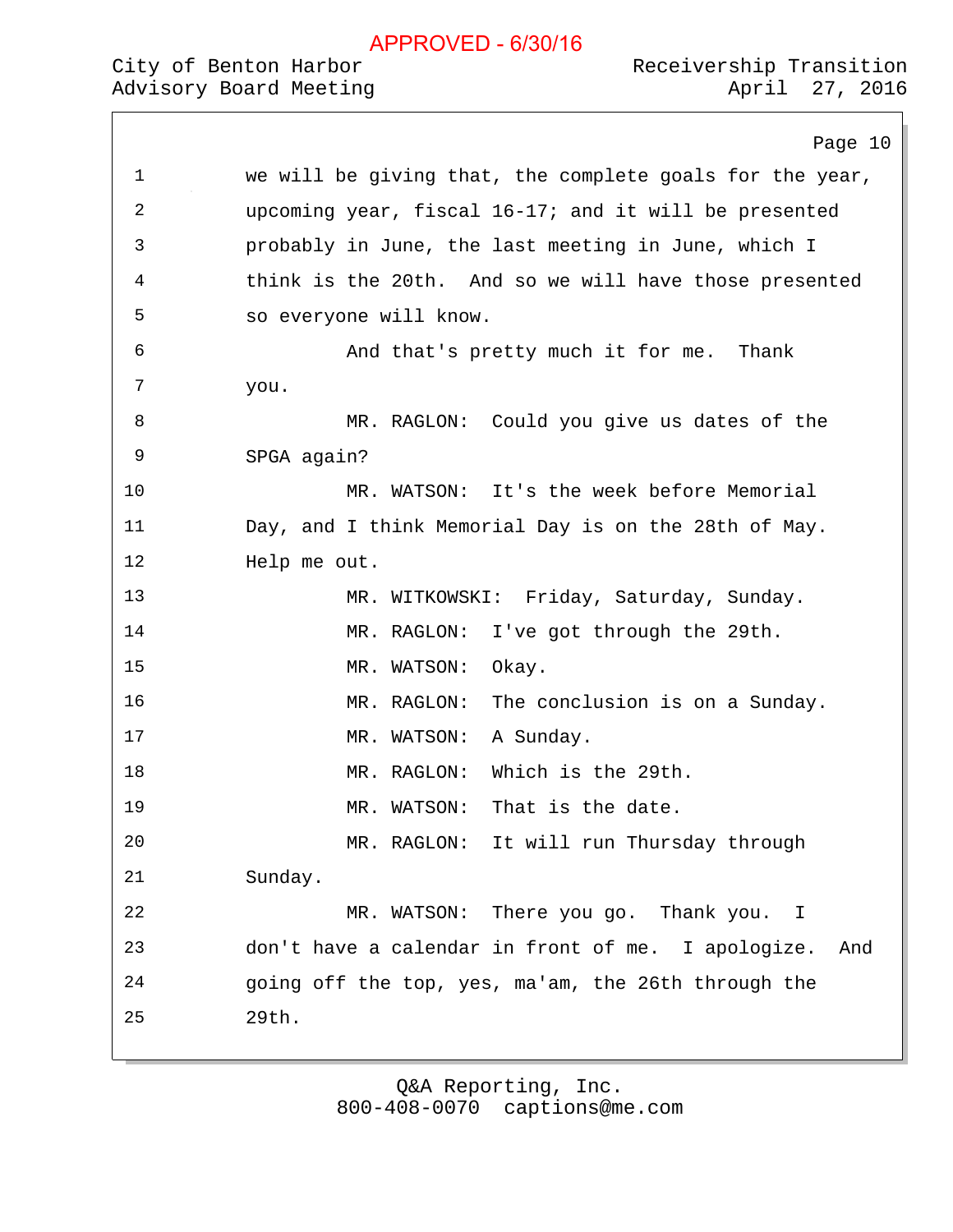|  | City of Benton Harbor |                        |
|--|-----------------------|------------------------|
|  |                       | Advisory Board Meeting |

Page 11 1 MR. RAGLON: Thursday. 2 MR. WATSON: Thank you, sir. 3 MR. RAGLON: No problem. 4 MS. DEBIEN: The next item is public 5 comment, and we have no public here so we will move to 6 board comment. 7 Do any of the board members wish to comment? 8 9 MR. WITKOWSKI: Just a couple questions. We 10 talked at the last meeting about meeting quarterly and 11 approving only expenditures over a quarter million. Did 12 the State approve that? 13 MS. HUDSON: Not at this time. We are in 14 the works of finalizing. 15 MR. WITKOWSKI: Okay, I have some questions 16 on the budget that anybody can answer. I see in revenue 17 side a couple things quite a bit higher, was license and 18 permits. 19 MS. HUDSON: That is the Whirlpool World 20 Headquarters, Phase Three. 21 MR. WITKOWSKI: I see the building permit. 22 MS. HUDSON: Yes. 23 MR. WITKOWSKI: Totally makes sense and 24 other revenues, there is quite a bit ahead. 25 MR. WATSON: Other revenue.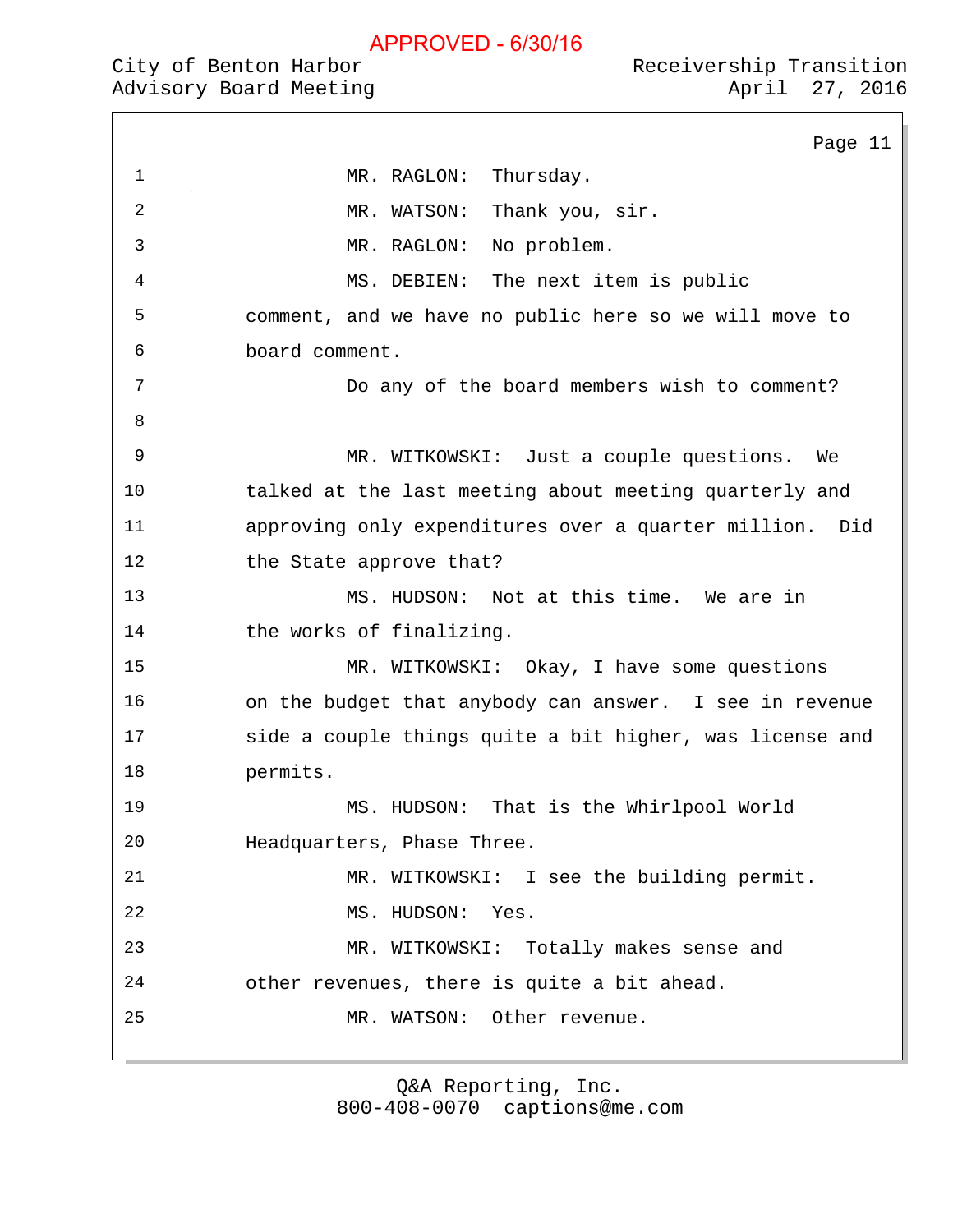| City of Benton Harbor  | Receivership Transition |                |
|------------------------|-------------------------|----------------|
| Advisory Board Meeting |                         | April 27, 2016 |

Page 12

| CILY OL BENLON HALDOL  | Receivership Transicion |                |  |
|------------------------|-------------------------|----------------|--|
| Advisory Board Meeting |                         | April 27, 2016 |  |

9 us.

| $\mathbf{1}$ | MR. WITKOWSKI: 185% over budget; and, good,             |
|--------------|---------------------------------------------------------|
| 2            | I'm glad, trying to $-$ -                               |
| 3            | MS. HILDEBRAND: Same with the building,                 |
| 4            | sale of the Federal Building.                           |
| 5            | MR. WITKOWSKI: You got to give the money                |
| 6            | back.                                                   |
| 7            | MS. HUDSON: Transfer and went straight to               |
| 8            | the GSA, so, like she said, it was a clearing house for |
| Q            |                                                         |

10 MR. WITKOWSKI: At what point does the City 11 move public improvement, the pension tax fund monies to 12 those accounts?

13 MS. HUDSON: That is going to be done with 14 the budget amendments, that is all going to be done at 15 that time.

16 MR. WITKOWSKI: And your budget year ends 17 June 30?

18 MR. WATSON: Yes, sir.

19 MR. WITKOWSKI: Other than that, everything 20 else looks very good. 21 Those are all the things I had. Thank you. 22 MS. DEBIEN: Anyone else? 23 MR. RAGLON: No.

24 MS. DEBIEN: With no other business, I will 25 entertain a motion to adjourn.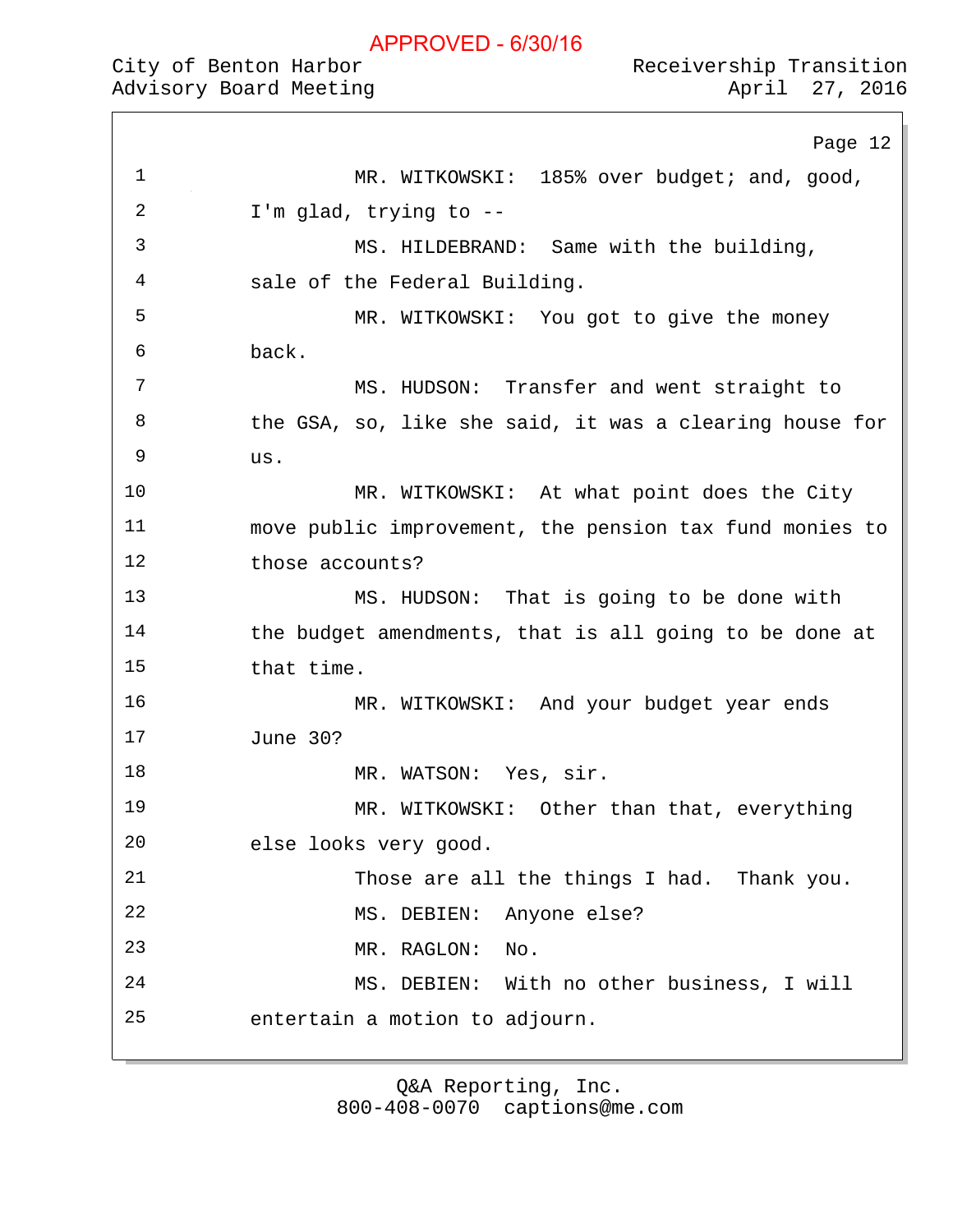Receivership Transition April 27, 2016

|  |                       | .                      |
|--|-----------------------|------------------------|
|  | City of Benton Harbor |                        |
|  |                       | Advisory Board Meeting |

|                |                                          | Page 13 |  |
|----------------|------------------------------------------|---------|--|
| $\mathbf{1}$   | MS. HUNT: I second, yes.                 |         |  |
| $\sqrt{2}$     | MR. WITKOWSKI: I got it and she gets it. |         |  |
| $\mathfrak{Z}$ | MS. HUNT: I motion he said.              |         |  |
| $\sqrt{4}$     | MR. WITKOWSKI: That is fine.             |         |  |
| 5              | MS. DEBIEN: The meeting is adjourned at  |         |  |
| $\sqrt{6}$     | 11:09.                                   |         |  |
| $\sqrt{ }$     | (Hearing adjourned at 11:09 a.m.)        |         |  |
| $\,8\,$        |                                          |         |  |
| $\overline{9}$ |                                          |         |  |
| $10\,$         |                                          |         |  |
| $11\,$         |                                          |         |  |
| $1\,2$         |                                          |         |  |
| 13             |                                          |         |  |
| 14             |                                          |         |  |
| 15             |                                          |         |  |
| 16             |                                          |         |  |
| $17\,$         |                                          |         |  |
| $18\,$         |                                          |         |  |
| 19             |                                          |         |  |
| $20\,$         |                                          |         |  |
| $21\,$         |                                          |         |  |
| $2\sqrt{2}$    |                                          |         |  |
| 23             |                                          |         |  |
| 24             |                                          |         |  |
| 25             |                                          |         |  |
|                |                                          |         |  |